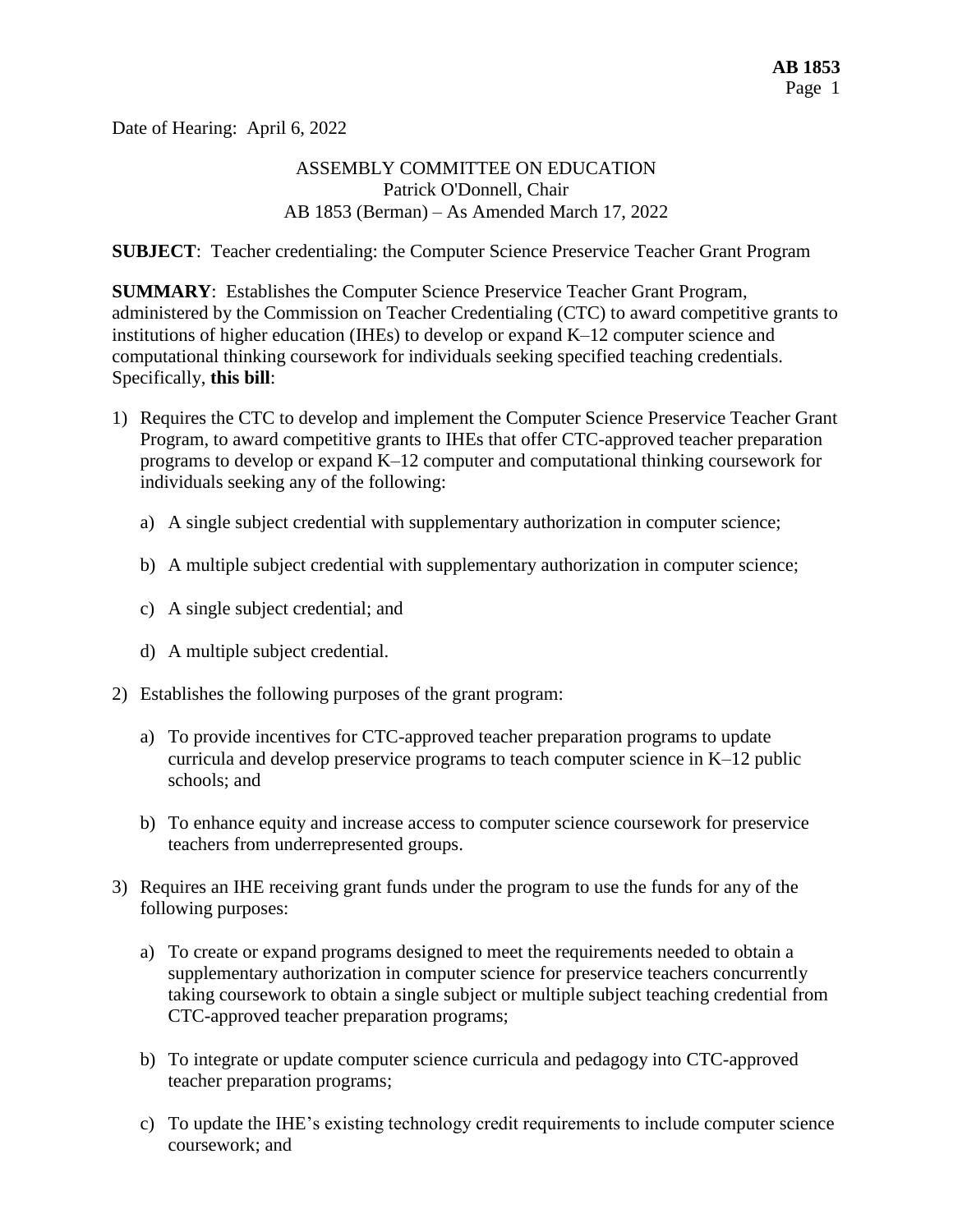- d) To introduce preservice teachers to computer science coursework and pedagogy, including foundational computer science concepts, computational thinking, and the impacts of technology and computing in society.
- 4) Requires the CTC, in awarding grants under this program, to give priority to proposals that create or expand programs designed to meet the requirements needed to obtain a supplementary authorization in computer science for preservice teachers concurrently taking coursework to obtain a single subject or multiple subject teaching credential from CTCapproved teacher preparation programs.
- 5) Requires IHEs, as a condition of the receipt of a grant, to provide to the CTC program and outcome data information for at least three years after receiving the grant. Requires this data to include:
	- a) Program design and features;
	- b) The number of graduates;
	- c) The number and types of credentials earned;
	- d) The time taken to earn a degree and credential; and
	- e) Any other information the CTC may require for purposes of documenting the effect of the grant and identifying effective practices in program design and implementation.

## **EXISTING LAW**:

- 1) Authorizes the CTC to issue single subject teaching credentials in agriculture, art, biological sciences, business, chemistry, dance, English, geosciences, health science, home economics, industrial and technology education (ITE), mathematics, music, physics, physical education, science (various subjects), social science, theater, and world languages (English language development and languages other than English).
- 2) Through regulation, authorizes holders of credentials in mathematics, business, and ITE, as well as holders of supplementary authorizations in computer science, to teach computer science.
- 3) Authorizes the CTC to issue a multiple or single subject teaching credential with a specified concentration in a particular subject based upon the depth of an applicant's preparation in an important subject of the school curriculum in order to ensure excellence in teaching in specific subjects.
- 4) Authorizes the CTC to issue credentials for teaching specialties, including bilingual education, early childhood education, and special education (education specialist). Requires education specialist teaching credentials to be based upon a baccalaureate degree from an accredited institution, completion of a program of professional preparation, and standards that the CTC may establish.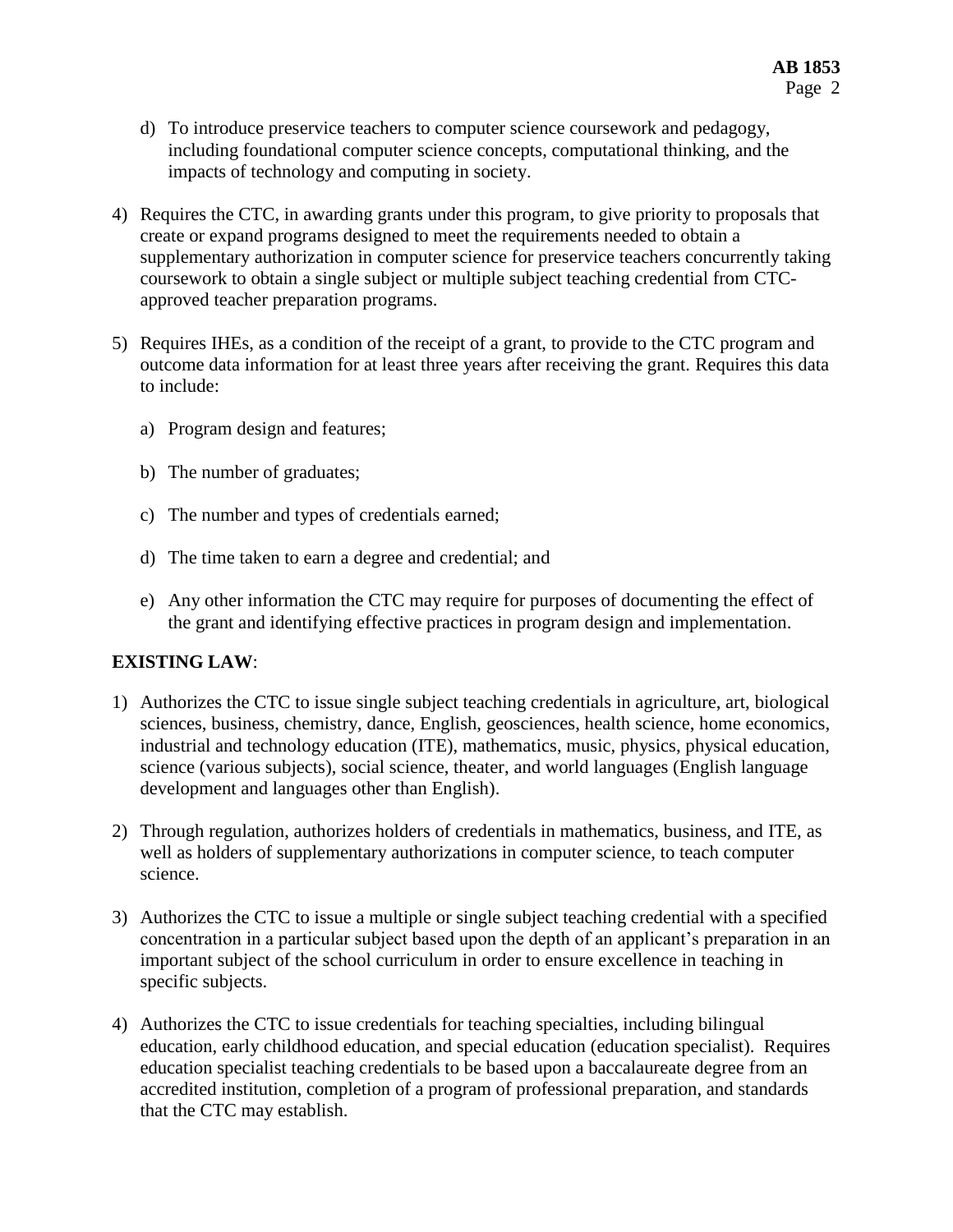- 5) Requires the Superintendent of Public Instruction (SPI) to convene a computer science strategic implementation advisory panel (panel) to develop recommendations for a computer science strategic implementation plan, and requires the panel to submit recommendations for a strategic plan to the State Board of Education (SBE) by January 15, 2019.
- 6) Requires the plan to include, at a minimum, recommendations on all of the following:
	- a) Broadening the pool of teachers to teach computer science;
	- b) Defining computer science education principles that meet the needs of students in all grades; and
	- c) Ensuring that all students have access to quality computer science courses.
- 7) Requires the Instructional Quality Commission (IQC) to consider developing and recommending to the SBE, on or before July 31, 2019, computer science content standards for kindergarten and grades 1 to 12 pursuant to recommendations developed by a group of computer science experts.
- 8) States that if a school district requires more than two courses in mathematics for graduation from high school, the district may award a student up to one mathematics course credit for successfully completing a "category C" approved computer science course. (EC 51225.35)
- 9) Requires the California State University (CSU), and requests the University of California (UC), to develop guidelines for high school computer science courses that may be approved for the purposes of recognition for admission. (EC 66205.5)
- 10) Establishes the Computer Science Supplementary Authorization Incentive Grant Program for the purpose of providing one-time grants to local educational agencies (LEAs) to support the preparation of credentialed teachers to earn a supplementary authorization in computer science and provide instruction in computer science coursework.
- 11) States that participating teachers are eligible to receive an award of up \$2,500 through the program.
- 12) Authorizes LEAs to use grant funding for the purpose of paying the teacher costs of coursework, books, fees, and tuition, as applicable.
- 13) Requires applicants for the program to provide a 100% match of grant funding, which may be in the form of release time or substitute teacher costs.

## **FISCAL EFFECT**: Unknown

## **COMMENTS**:

*Need for the bill.* According to the author, "Our society has witnessed profound changes in the ways we live and work due to advances in computing. Computer science is transforming industry, bolstering productivity in established economic sectors, and driving job creation and innovation throughout California's economy. Introducing computer science at a young age has the potential to close the equity gap in computer science fields and provide the workforce needed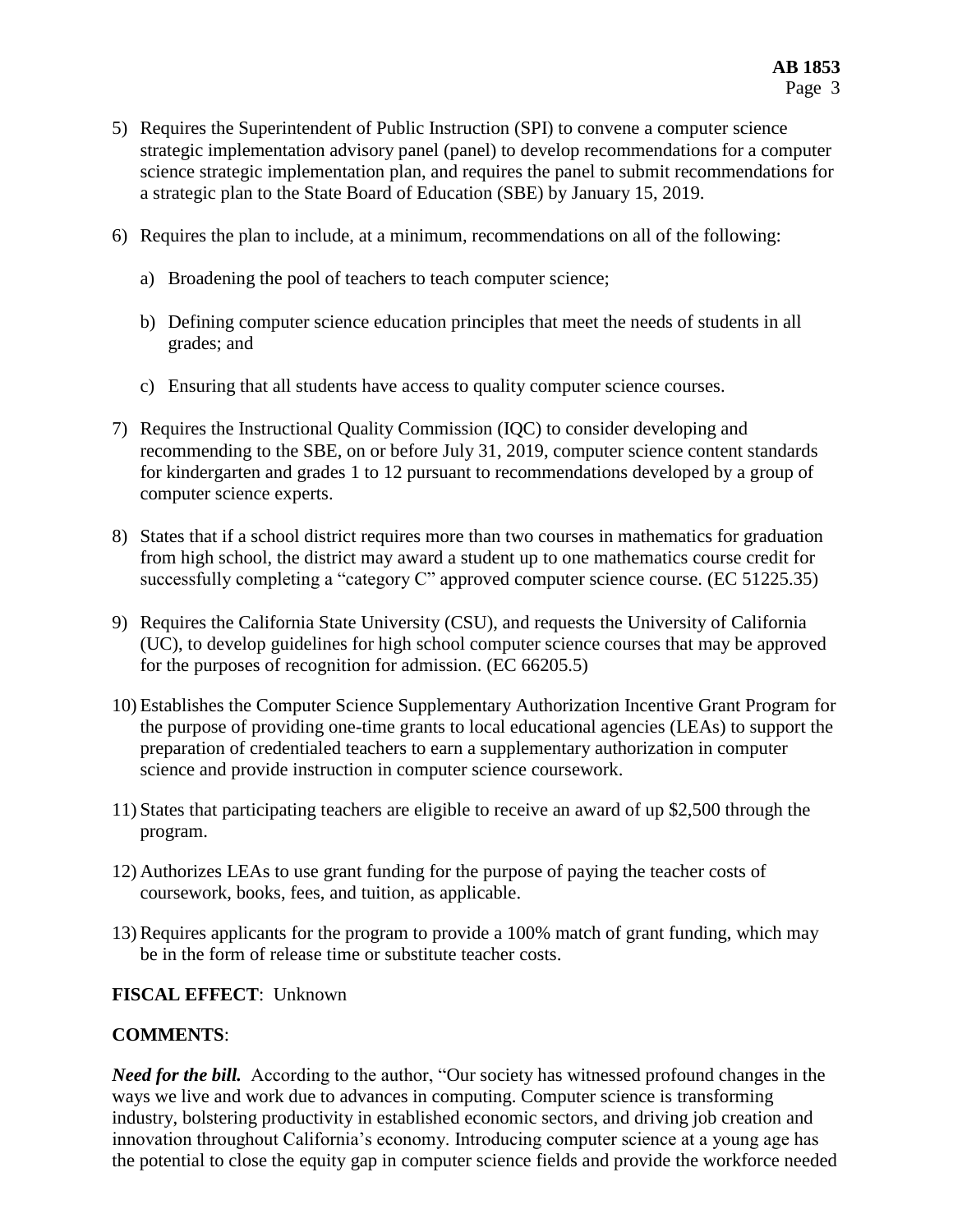for California to remain competitive in the global economy. However, despite growing recognition of the importance of computer science education, the majority of high schools in California do not offer any computer science courses. Data shows that computer science courses are only taught in 41 percent of California's high schools. Even when courses are available, too few students are enrolled in these critical courses—just 3 percent of the 1.9 million high school students in California. To bridge this gap and make certain that all students have the access to computer science education, there is a need to broaden the pool of computer science teachers. AB 1853 would take this first step by creating the Computer Science Preservice Teacher Grant program to incentivize institutions of higher education to train and prepare future teachers to teach computer science in K-12 schools."

*Computer Science Strategic Implementation Panel recommends that the state support teacher professional development and increase the number of supplementary authorizations in computer science.* Current law requires the SPI to convene a computer science strategic implementation advisory panel to develop recommendations for a computer science strategic implementation plan, and requires the panel to submit recommendations for a strategic plan to the SBE by January 15, 2019. In September, 2018, the panel submitted a draft strategic plan (draft plan) to the SBE for consideration, and the SBE adopted the California Computer Science Strategic Implementation Plan in May, 2019, which establishes a vision statement: "California's vision is to ensure that all students develop foundational knowledge and skills in computer science to prepare them for college, careers, and civic engagement."

The plan states that "to grow K–12 computer science education in California, the state will need to increase the number of teachers qualified to teach computer science. Supporting more educators to teach computer science would involve a multi-pronged approach that attends to credentialing, new teacher recruitment, professional learning for teachers, administrators, and counselors regarding the California computer science standards, and institutional and financial support." The plan outlines several strategies for improving the availability of computer science instruction:

- A grant program could be established to support teachers to complete course work for the computer science supplementary authorization, with additional incentives for teachers who work in low-income and underserved school districts and rural and urban school districts.
- The state could consider offering incentives for IHEs to offer credit-bearing courses or teacher preparation programs that satisfy the computer science supplementary authorization and future computer science teaching credentials to help teachers learn how to teach concepts and practices aligned to the California computer science standards and differentiated for grade and skill levels. IHEs could work with CTC to establish course articulation agreements with CTC-approved teacher preparation programs.
- While the draft plan suggested that the state consider providing "professional development programs for in-service teachers to learn how to teach concepts and practices aligned to the California computer science standards, differentiated for grade and skill levels," the final plan identifies establishing a University of California Subject Matter Project in computer science as a means of providing in-service training opportunities.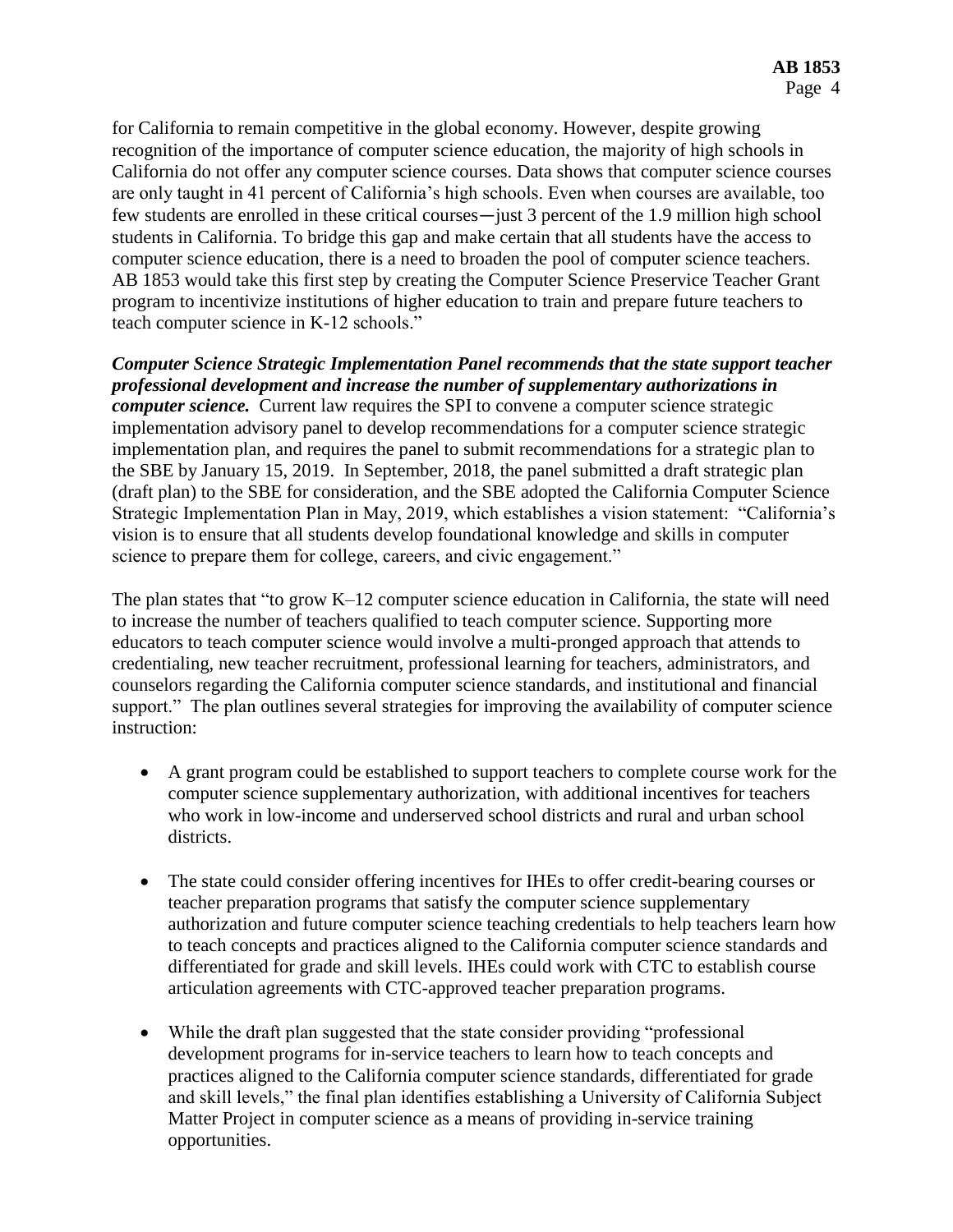*Who is authorized to teach computer science in California?* California has three single subject teaching credentials (mathematics, business, and ITE) which authorize teachers to provide instruction in computer science. The CTC issues supplementary authorizations in computer science which also authorize a teacher holding another credential to teach computer science.

In 2016 the CTC modified their Computer Concepts and Applications authorization to reflect a change in focus from teaching basic computer use, keyboarding, and software application to broader preparation in computer science education. The CTC also changed the name of the authorization to "Computer Science."

To obtain a supplementary authorization in computer science, teachers must complete 20 semester units or 10 upper division semester units, or the equivalent quarter units, of nonremedial course work in computer science. They may also qualify by holding a collegiate major from a regionally accredited college or university in a subject directly related to the subject to be listed on the credential. The coursework must cover the following content areas:

- Computer Programming
- Data structures and algorithms
- Digital devices, systems and networks:
- Software design
- Impacts of computing
- The balance of the units may be in any course that falls within the academic department for that subject category.

*Who currently teaches computer science in California?* According to the draft computer science strategic implementation plan, in the 2016-2017 academic year, approximately 2,273 teachers in California taught core academic computer science courses. This number grew steadily from

1,609 teachers in 2014-15 and 1,996 teachers in 2015-16.

As shown in the table on this page, most teachers teaching computer science courses are credentialed in subjects other than mathematics, business, or ITE and hold a supplementary authorization to teach computer science. Teachers credentialed in mathematics



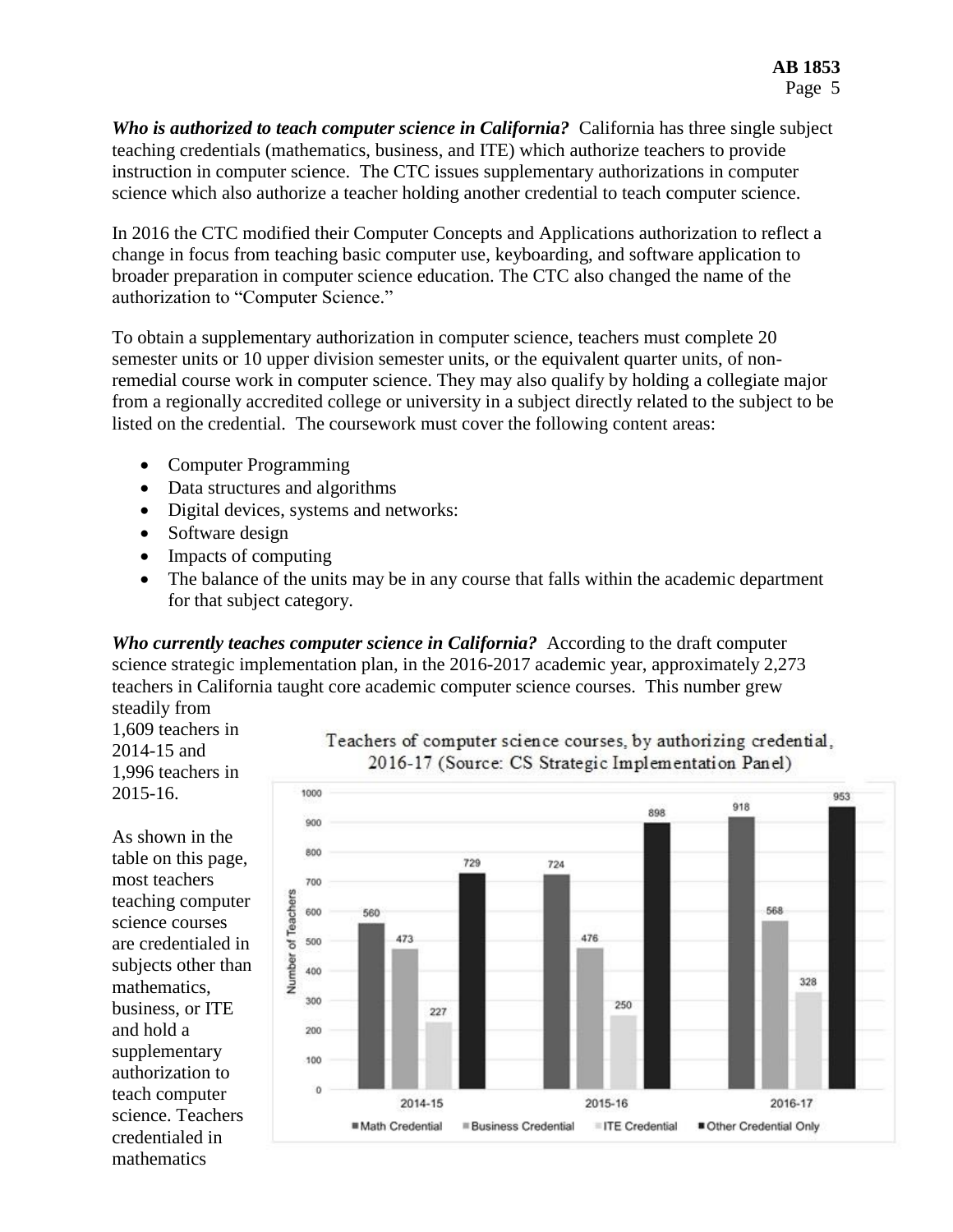comprise the largest number of those authorized with a single subject credential to teach computer science.

The table below shows the issuance of supplementary authorizations in computer science issued by the CTC. The annual number issued has declined since the changes made to the authorization. The CTC notes that these figures represent authorizations, not individuals, so is not an unduplicated count.

|                                                                            | 2009-<br>10 | $2010 -$<br>11 | $2011 -$<br>12 | $2012 -$<br>13 | 2013-<br>14 | 2014-<br>15 | $2015 -$<br>16 | $2016 -$<br>17 | $2017 -$<br>18 | 2018-<br>19 | 2019-<br>20 |
|----------------------------------------------------------------------------|-------------|----------------|----------------|----------------|-------------|-------------|----------------|----------------|----------------|-------------|-------------|
| Computer<br><b>Concepts and</b><br><b>Applications</b>                     | 177         | 229            | 158            | 111            | 100         | 120         | 109            |                |                |             |             |
| Computer<br>Science &<br><b>Introductory</b><br>Computer<br><b>Science</b> |             |                |                |                |             |             | 11             | 35             | 40             | 61          | 88          |

*No preservice credential programs in computer science in California.* The draft plan noted that there are no pre-service computer science teacher preparation programs in California. This is not surprising, since there is no computer science credential to earn through such a program. Some content on computational thinking and computer science have been added to some preparation programs in other disciplines, such as math and science. Some universities have created programs for in-service teachers to satisfy the course requirements for the supplementary authorization in computer science. The plan noted that there are programs at UC, Irvine and UC, Riverside.

*Teachers currently authorized to teach computer science receive no training in computer science in their preparation programs.* The draft computer science strategic implementation plan notes that "A major weakness of the existing situation is that single-subject credentialed teachers authorized to teach computer science (i.e., Math, Business, or ITE) do not have subject matter requirements that cover basic computer science content. Furthermore, they are not trained in pedagogical knowledge relevant to computer science, which is different from their core subject. The supplementary authorizations in computer science, on the other hand, do require courses that cover computer science content knowledge. Yet, there are very few opportunities for credentialed teachers to enroll in such programs and these teachers will not necessarily have had practice teaching in a computer science classroom."

*What is the subject of computer science in grades K-12?* Computer Science is a new field of study for K-12 education. The Computer Science Strategic Implementation Panel's draft report notes that there is some confusion over what constitutes computer science instruction in K-12 schools: "computer science is often misconstrued with other technological terminology such as computer literacy, educational technology, digital citizenship, and information technology. These areas focus more on the use of computing systems (e.g., learning to use word processing software). In contrast, computer science calls upon students to understand why and how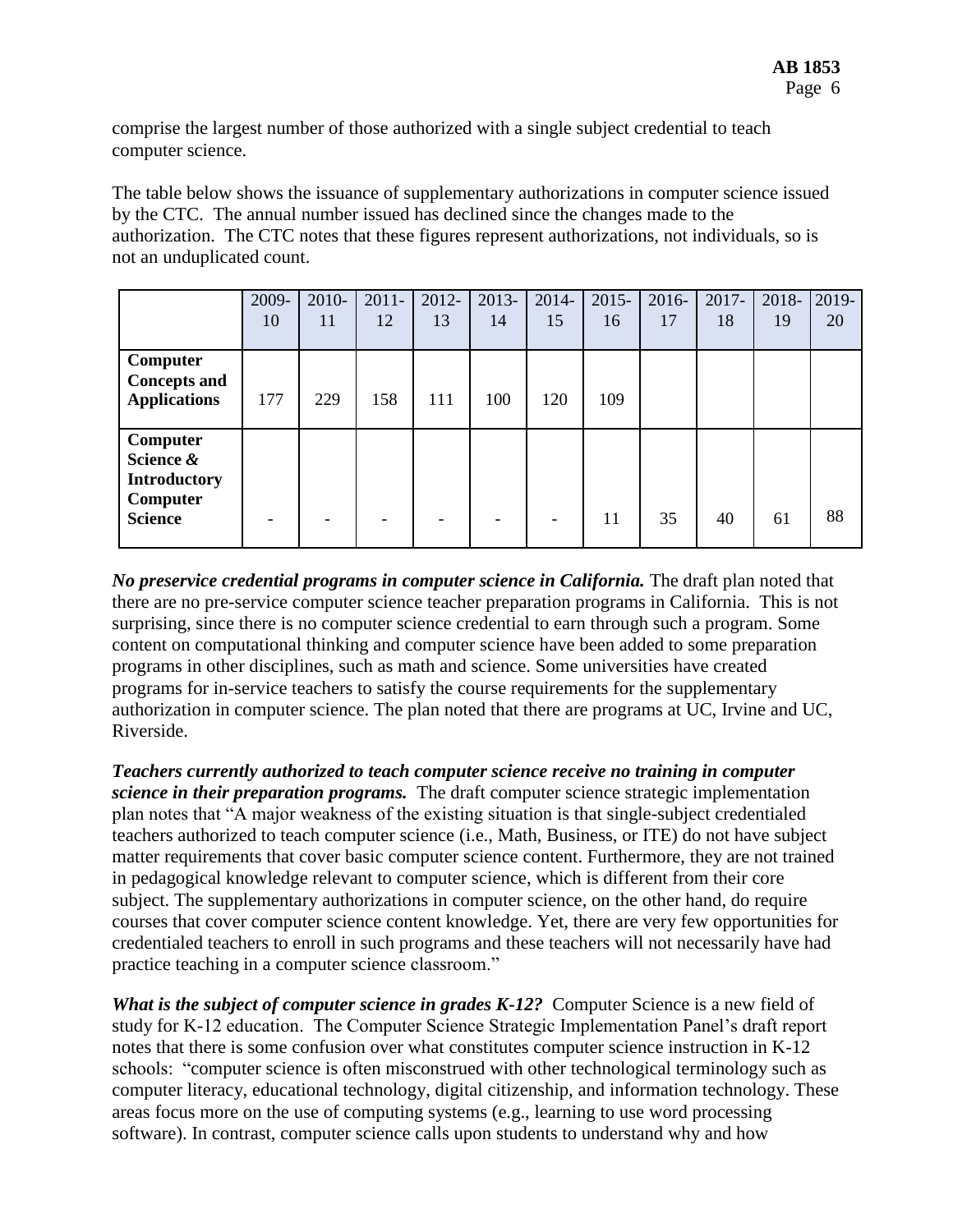computing technologies work, and then to build upon that conceptual knowledge by creating computational artifacts."

The state's new computer science standards define computer science education as "the study of computers and algorithmic processes, including their principles, their hardware and software designs, their applications, and their impact on society." The core concepts in computer science instruction are:

- Computing systems (computer science)
- Networks and Information systems (NI)
- Data and Analysis (DA)
- Algorithms and Programming (AP)
- $\bullet$  Impacts of Computing (IC)

According to the International Society for Technology in Education's report, *ISTE Standards for Computer Science Education,* the field of computer science will continue to rapidly evolve in sometimes unpredictable ways, and as such, plans for teaching computer science will also need the flexibility to continuously adapt.

*State's first computer science content standards adopted in 2018.* **Current law requires the IQC** to consider developing and recommending computer science content standards to the SBE. In 2018, the SBE adopted California's first set of computer science standards for grades K-12.

| <b>Core Concepts</b>       | <b>Core Practices</b>                           |  |  |  |  |
|----------------------------|-------------------------------------------------|--|--|--|--|
| Computing systems          | Fostering an inclusive computing culture        |  |  |  |  |
| Networks and the internet  | Collaborating around computing                  |  |  |  |  |
| Data and analysis          | Recognizing and defining computational problems |  |  |  |  |
| Algorithms and programming | Developing and using abstractions               |  |  |  |  |
| Impacts of computing       | Creating computational artifacts                |  |  |  |  |
|                            | Testing and refining computational artifacts    |  |  |  |  |
|                            | Communicating about computing                   |  |  |  |  |

The standards are based on the five computer science core concepts and seven core practices:

Each standard includes a descriptive statement as well as examples for classroom application. As students progress through the standards from grades K–12, the standards call for students to build conceptual knowledge through active engagement in creative problem solving activities with an awareness of cultural and societal contexts. Computer science core concepts and practices in the standards are vertically aligned, coherent across grades, and designed in developmentally appropriate grade spans. The 9–12 grade span also includes an additional set of standards, referred to as 9–12 Specialty, which provides options for extending a pathway in computer science with content containing increased complexity and depth, and which may be used to create electives that are outside an introductory course.

In addition, the standards contain significant themes of equity, "powerful ideas," computational thinking, and breadth of application.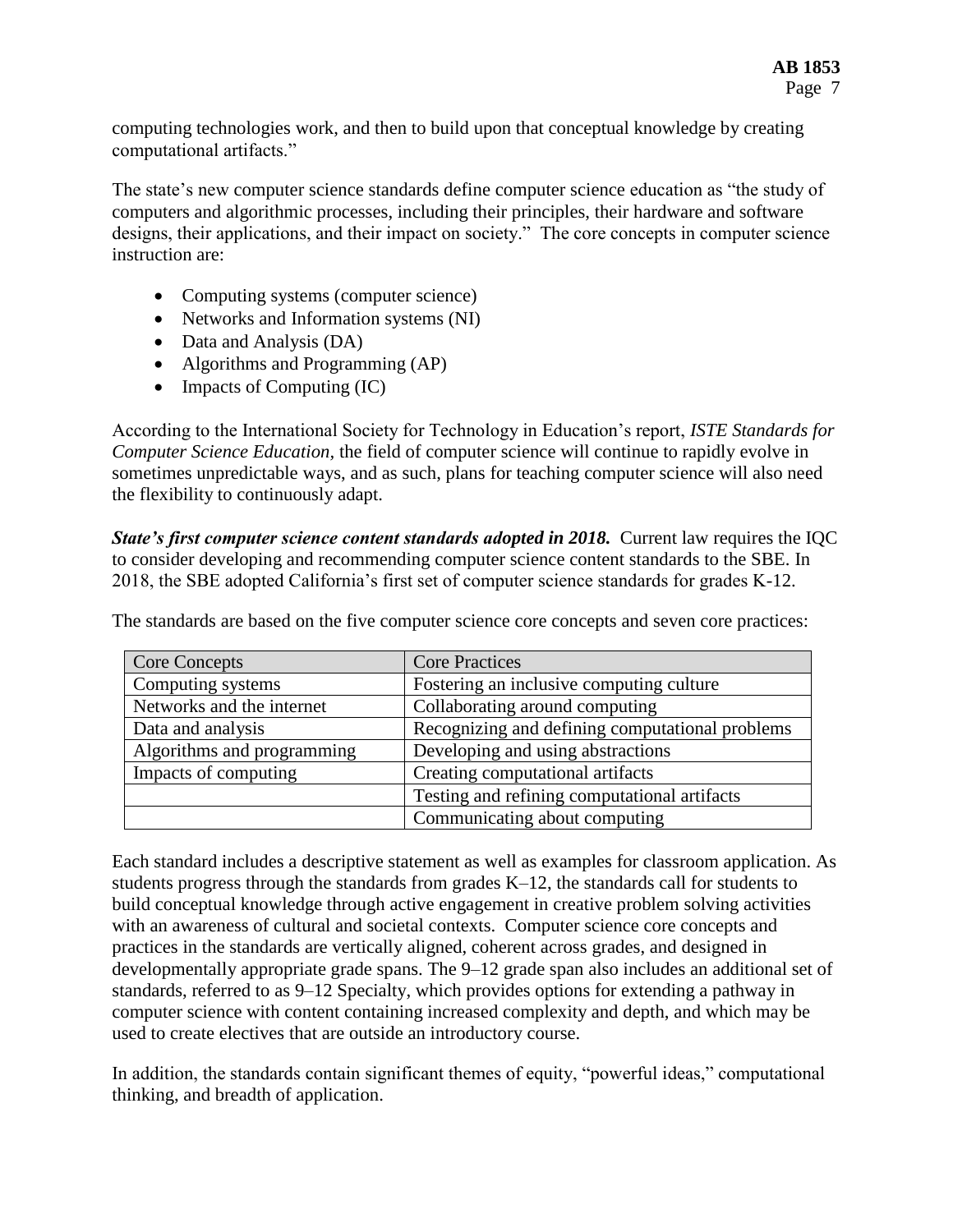| <b>Course Name</b>                       | <b>Number</b><br><b>of</b><br><b>Schools</b> | <b>Courses</b><br><b>Taught</b> | Number of<br><b>UC/CSU</b><br><b>Courses</b> | Female<br><b>Enrollment</b> | <b>Male</b><br><b>Enrollment</b> | <b>Total</b><br><b>Enrollment</b> |  |  |
|------------------------------------------|----------------------------------------------|---------------------------------|----------------------------------------------|-----------------------------|----------------------------------|-----------------------------------|--|--|
| AP Computer science A                    | 199                                          | 329                             | 302                                          | 2,324                       | 5,508                            | 7,832                             |  |  |
| AP Computer science<br>AB                | 35                                           | 62                              | 61                                           | 607                         | 1,090                            | 1,697                             |  |  |
| <b>AP Computer Science</b><br>Principles | 152                                          | 265                             | 249                                          | 2,123                       | 4,527                            | 6,650                             |  |  |
| Computer programming                     | 194                                          | 468                             | 80                                           | 2,865                       | 5,315                            | 8,180                             |  |  |
| Computer science                         | 351                                          | 806                             | 289                                          | 6,244                       | 11,932                           | 18,176                            |  |  |
| <b>Exploring Computer</b><br>Science     | 16                                           | 31                              | 11                                           | 212                         | 514                              | 726                               |  |  |
| <b>IB</b> Computer science               | $\tau$                                       | 18                              | 16                                           | 102                         | 328                              | 430                               |  |  |
| <b>Total</b>                             | 954                                          | 1,979                           | 1,008                                        | 14,477                      | 29,214                           | 43,691                            |  |  |
| $C_{\text{oumon}}$ $CDD$                 |                                              |                                 |                                              |                             |                                  |                                   |  |  |

*Access to computer science education in California schools.* Access to, and enrollment disparities in, coursework in computer science has been a longstanding concern. Data on some computer science offerings in secondary schools is shown below for the 2018-19 school year.

Source: CDE

As shown above, disparities in enrollment by gender remain significant, with roughly half as many female as male students enrolled in many computer science courses.

According to a 2021 report by Code.org, the Computer Science Teachers Association, and the Expanding Computing Education Pathways Alliance, *2021 State of computer science education*:

- In 2018-19, 41% of California high schools offered a foundational computer science course;
- 75% of California high school students attend a school that offers computer science;
- Of 32,263 total Advanced Placement (AP) computer science exams taken in California last year, 32% identified as female;
- Black/African American students and Native Hawaiian/ Pacific Islander students are both four times less likely than their white and Asian peers to take an AP computer science exam; and
- Hispanic students are three times less likely to take an AP computer science exam than their white and Asian peers.

*Arguments in support.* CSforCA writes, "The Grant Program created by AB 1853 will help to bolster pre-existing and prospective IHEs teacher preparation programs by incentivizing these programs to provide more opportunities and clearer pathways for preservice teachers to be qualified and prepared to teach computer science. Teacher professional development in computer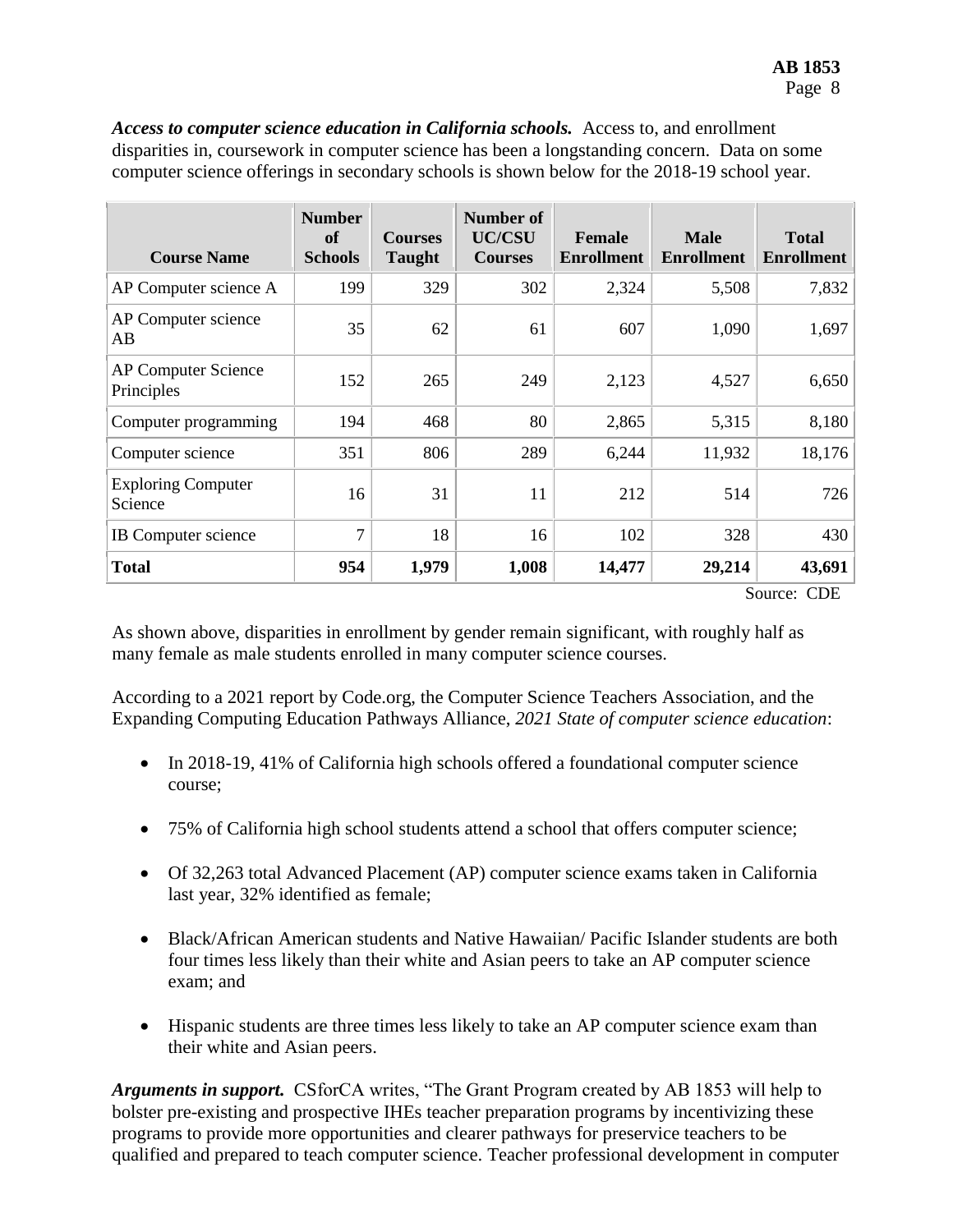science is an essential component of the State Board of Education adopted CA computer science Strategic Implementation Plan…AB 1853 is key to increasing the number of teachers coming out of IHEs who are trained to provide computer science education. In today's digitally driven world, technology is woven into the fabric of every company and every job. Providing more access to computer science education is a critical step for ensuring that California remains competitive in the global economy."

#### *Recommended Committee amendments. Staff recommends that the bill be amended to:*

- 1) Add to the list of credentials in subdivision (a) to include (changed shown in underline):
	- a. A single subject credential which authorizes the teaching of computer science;
	- b. A single subject credential for individuals who may be interested in teaching computer science; and
	- c. A multiple subject credential for individuals who may be interested in teaching computer science within the scope of their credential.
- 2) Add to the authorized uses of the grant, "To integrate or update computer science curricula and pedagogy into CTC-approved teacher preparation programs which serve candidates for the credentials identified in subdivision (a).
- 3) Add to the authorized uses of the grant: To update the IHE's existing technology credit requirements for the purpose of fulfilling the requirements of section 44259(3)(B(iii), to include computer science coursework.
- 4) Add a priority for applications which include plans to increase access to computer science coursework for preservice teachers from underrepresented groups.
- 5) Add a requirement that applicants for the grant provide 1) a plan for the uses of the funds, including the number of individuals who will benefit, including the number of supplementary authorizations in computer science expected to be earned, the number of IHE students that are expected to enroll in courses that include computer science or computational thinking coursework, and 2) demonstration of the institution's commitment to expanding enrollment in, and access to, teacher preparation programs, including enrollment in preparation programs leading to the authorization and/or ability to teach computer science.
- 6) Add to the information required to be reported to the CTC: the number of supplementary authorizations in computer science earned, the number of IHE students enrolled in courses which included computer science or computational thinking as a result of the grant, and the demographics of participants.
- 7) Limit IHE indirect costs for administration of the grant to 5%.
- 8) Add a requirement that the CTC report, annually until the funds are fully expended, to the appropriate fiscal and policy Committees of the Legislature on the grants awarded, the number of graduates and the number and types of credentials and supplementary authorizations earned, the time taken to earn a degree and credential or authorization, the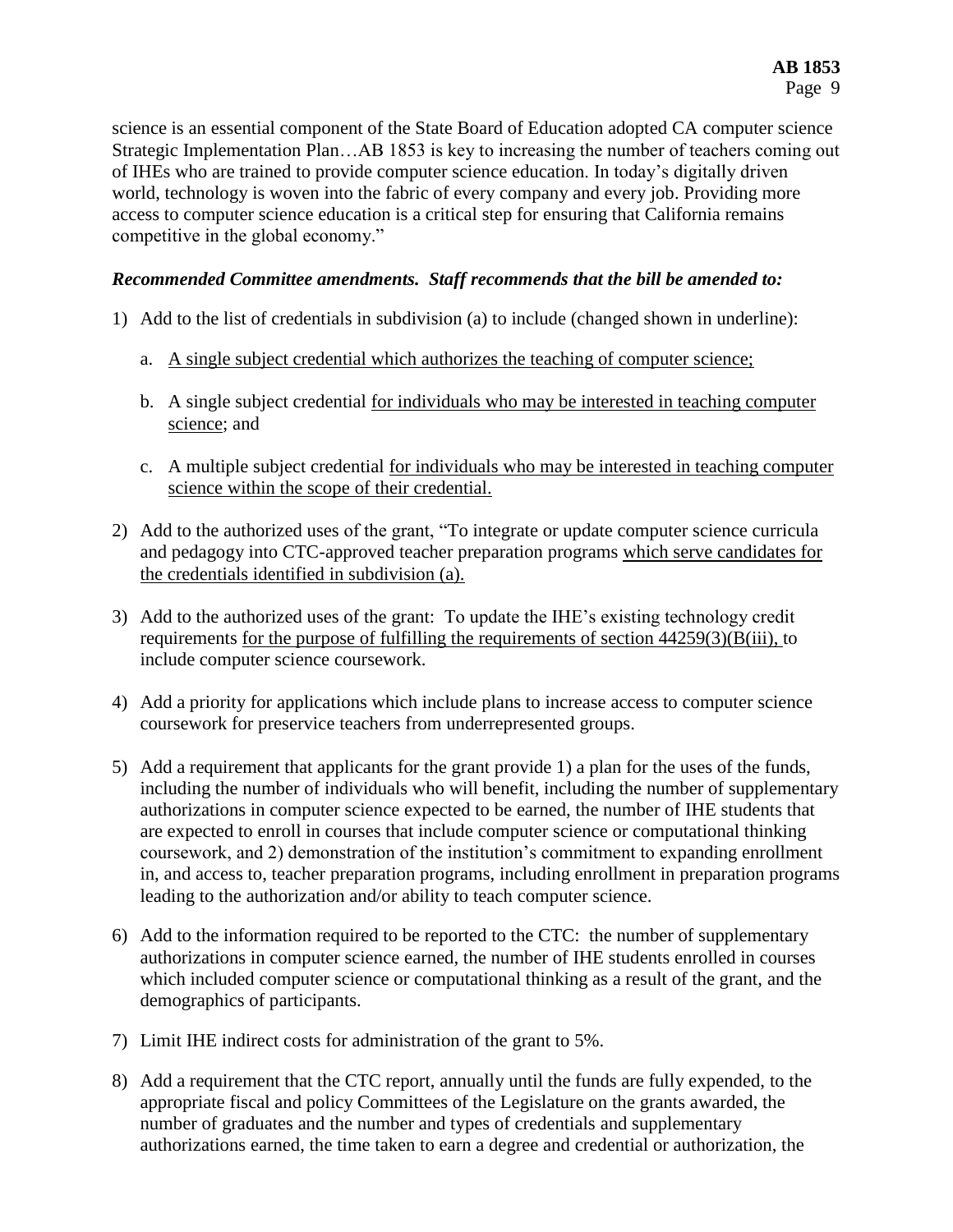number of IHE students enrolled in coursework in computer science or computational thinking as a result of the grant, and demographic information about participants.

*Related legislation.* AB 2187 (Luz Rivas) of the 2021-22 Session would establish a UC Subject Matter Project in computer science.

AB 130 (Committee on Budget), Chapter 44, Statutes of 2021, established the Computer Science Supplementary Authorization Incentive Grant Program for the purpose of providing one-time grants to LEAs to support the preparation of credentialed teachers to earn a supplementary authorization in computer science and provide instruction in computer science coursework.

AB 128 (Committee on Budget), Chapter 21, Statutes of 2021, appropriated \$5 million on a onetime basis to establish the Educator Workforce Investment Grant: Computer Science, and required the CDE to select an IHE or nonprofit organizations to provide professional learning for teachers and paraprofessionals statewide in strategies for providing high-quality instruction and computer science learning experiences aligned to the computer science content standards.

AB 498 (Quirk Silva) of the 2021-22 Session was substantially similar to AB 1932 of the 2019- 20 Session. This bill was amended into a different jurisdiction and held in the Senate Appropriations Committee.

AB 1410 (Quirk Silva) of the 2019-2020 Session was substantially similar to AB 1932 of the 2019-20 Session. It was held in the Senate Appropriations Committee.

AB 1932 (Quirk-Silva) of the 2019-20 Session would have stablished the Computer Science Access Initiative, to improve students' access to instruction in computer science by increasing the number of teachers who are authorized and trained to provide computer science instruction in California public schools. This bill was held in the Assembly Education Committee.

AB 2309 (Berman) of the 2019-20 Session would have required the CTC to develop and implement a program to award competitive grants to postsecondary educational institutions for the development of preservice credential programs for individuals seeking a teaching credential, and the expansion of programs of study for single subject or multiple subject credentialed teachers seeking a supplementary authorization in computer science. This bill was held in the Assembly Education Committee.

AB 2274 (Berman) of the 2019-20 Session would have required the CDE to annually compile and post on its website a report on computer science courses, course enrollment, and teachers of computer science courses, for the 2019-20 school year and each subsequent school year. This bill was held in the Assembly Education Committee.

AB 1967 (Luz Rivas) of the 2019-20 Session would have established a UC Subject Matter Project in Computer Science. This bill was held in the Assembly Higher Education Committee.

AB 20 (Berman) of the 2019-20 Session would have established a Computer Science Coordinator position at the CDE. This bill was held in the Assembly Appropriations Committee.

AB 52 (Berman) of the 2019-20 Session would have required the computer science strategic implementation plan to be regularly updated. This bill was held in the Assembly Appropriations Committee.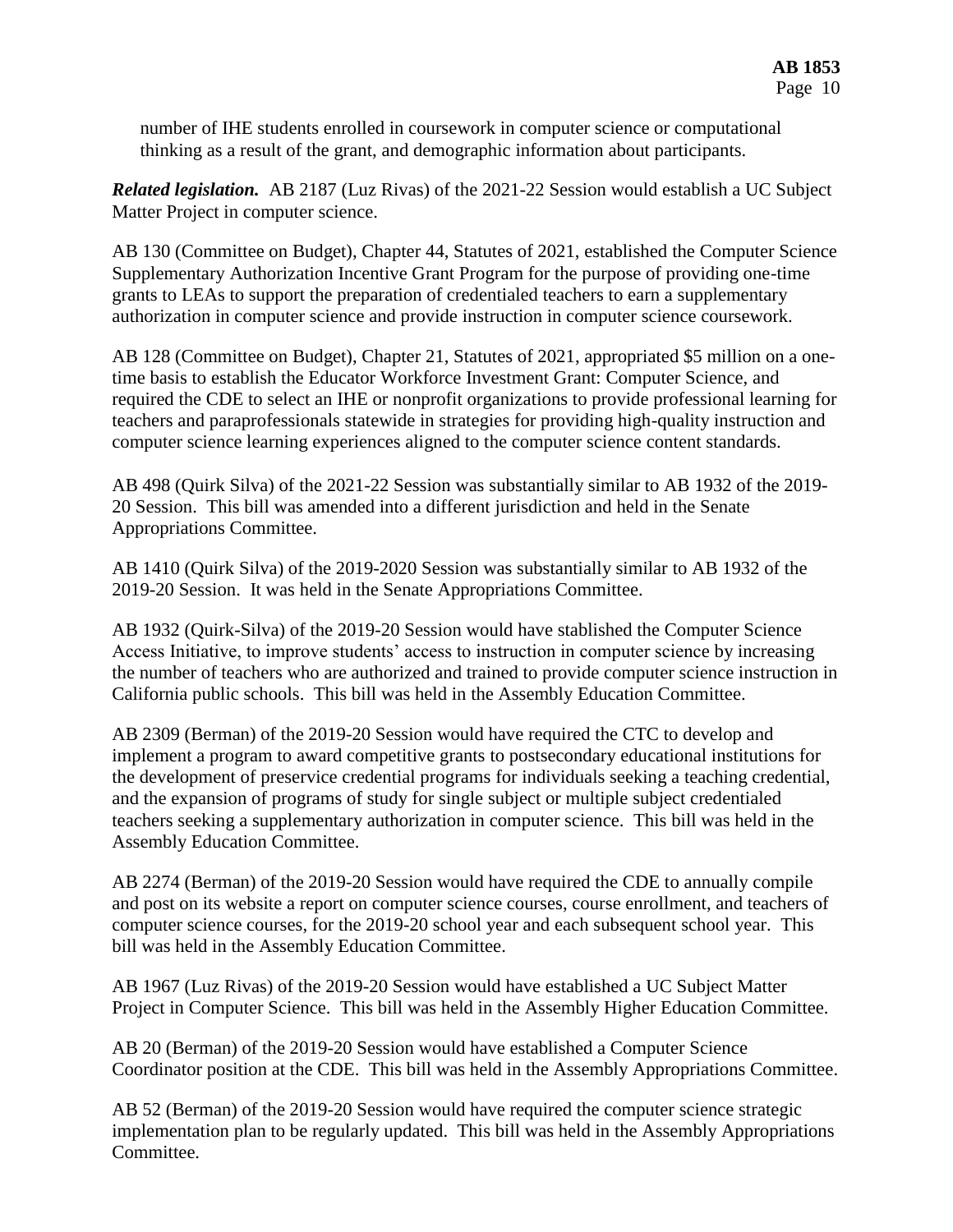AB 182 (Luz Rivas) of the 2019-20 Session would have created a single subject credential in computer science. This bill was held in the Assembly Appropriations Committee.

AB 1410 (Quirk-Silva and O'Donnell) of the 2019-20 Session would have established the Computer Science Access Initiative, to provide grants to LEAs for the purpose of increasing the number of teachers authorized and trained to instruct students in computer science. This bill was held in the Assembly Appropriations Committee.

SB 675 (Chang) of the 2019-20 Session would have enacted the Computer Occupations and Developing Education (CODE) Act, pursuant to which the SBE would administer a grant program promoting the teaching of computer science courses in the public secondary schools. This bill was held in the Senate Governmental Organization Committee.

AB 2329 (Bonilla), Chapter 693, Statutes of 2016, requires the SPI to convene a computer science strategic implementation advisory panel to develop recommendations for a computer science strategic implementation plan.

AB 2275 (Dababneh) of the 2015-16 Session would have authorized a person who holds a single subject teaching credential in business, industrial and technology education, mathematics, or science or a designated subjects career technical education teaching credential to teach courses in computer science to all students. This bill was held in the Assembly Education Committee.

AB 1539 (Hagman, 2014), Chapter 876, Statutes of 2014, requires the IQC to consider developing and recommending to the SBE, on or before July 31, 2019, computer science content standards for kindergarten and grades 1 to 12, pursuant to recommendations developed by a group of computer science experts.

AB 1764 (Olsen), Chapter 888, Statutes of 2014, states that if a school district requires more than two courses in mathematics for graduation from high school, the district may award a student up to one mathematics course credit.

## **REGISTERED SUPPORT / OPPOSITION**:

#### **Support**

Code.org (sponsor) Amazon California Chamber of Commerce The College Board Council for a Strong America CSforCA Elementary Computing for All Fight Crime: Invest in Kids Microsoft Corporation Mission: Readiness Project Lead the Way INC. Readynation SNAP INC.